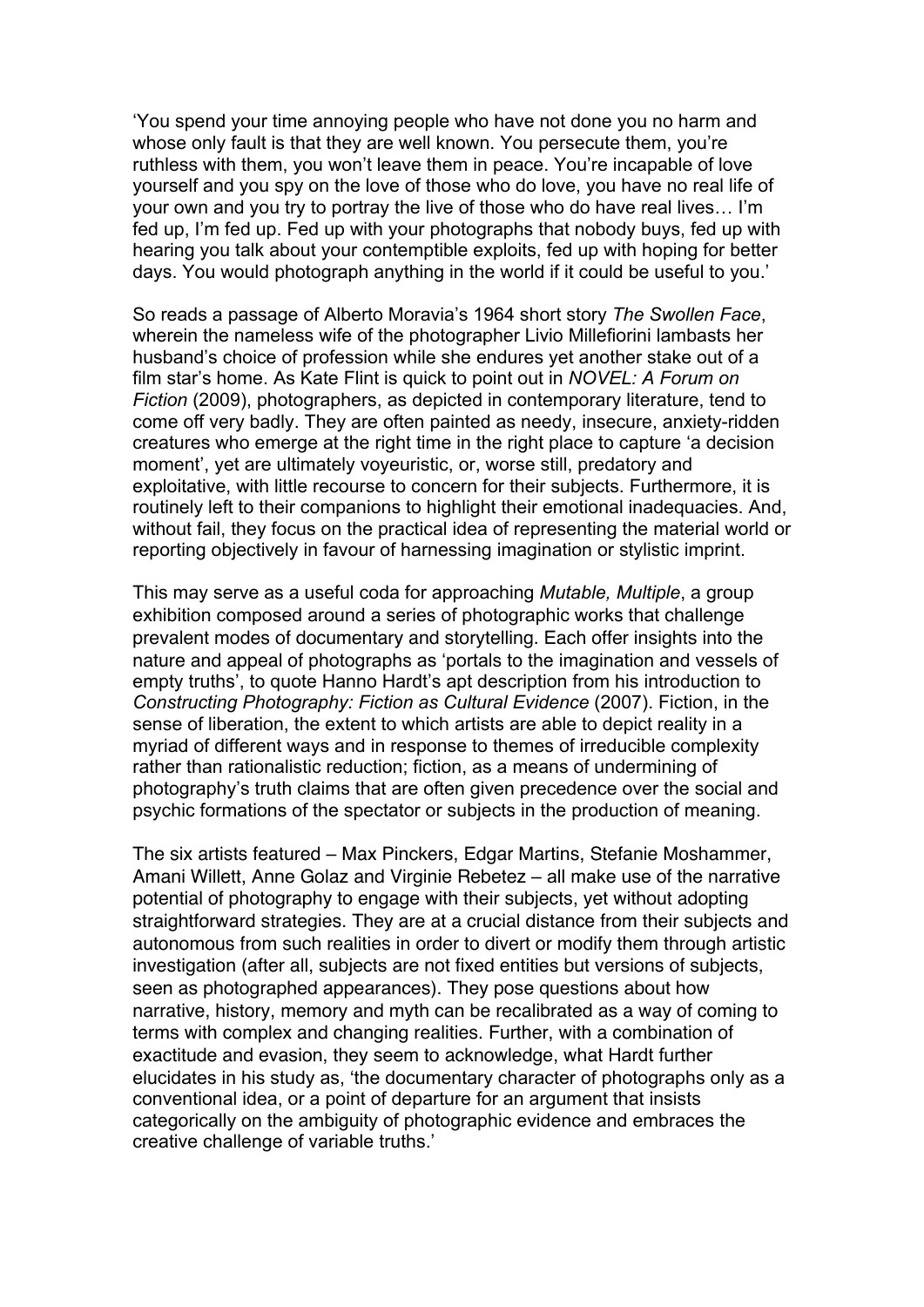Brought together in the context of *Mutable, Multiple* the projects thus collectively occupy a hybrid documentary space between image and information, fiction and fact, where juxtapositions of interviews, literature, press material, news footage, archival interventions and staged photography are the new norm – a story of stories. With no neat and tidy definitions, instead their mode could perhaps better be understood as 'literary'; one or a number of attributes that Terry Eagleton outlines in *The Event of Literature* (2012) either as 'fictional, or which yields significant insight into human experience as opposed to reporting empirical truths, or which uses language in a peculiarly heightened, figurative or self-conscious way, or which is not practical in the sense that shopping lists are, of which is highly valued as a piece of writing.' These words can just as easily be applied to photography and the declaration of photography, with its limitations and opportunities that are variously resisted, confronted or challenged in *Mutable, Multiple*.

Through their accounts, and by creating such degrees of freedom within their multi-layered and subjective approaches or 'attitudes', the artists in *Mutable, Multiple* become wholly immersed in process, all the while examining the limits of representation and inserting self-reflection actively within their work. Uttered in the photographs then is a performance, a sort of dramatology, where the creation of an image points only to other images, stating its allegiances to both the cumulative effect of a series and a systematic deception that arises from a consciousness about its ability to mislead or misdirect our looking.

We look at photographs to experience, and sometimes, as is the case in *Mutable, Multiple* to be reminded of the diversity of strange and vivid lives seemingly more peculiar or extreme than our own, and at the same time, of human experience, thoughts and feelings whose vivid presence can be conjured up through images so as not to abandon humanity to the vicissitudes of capitalism. In this vein *Mutable, Multiple* shines a spotlight on imaginary or hidden worlds, and, in the process, brings to bear issues of entrapment and disappearance, fantasy and escape, exile and longing. The various ways in which each project deals with a fractured, disharmonious lives that are constantly in a state of becoming are made apparent – by turns marginal, isolated, concealed, regulated – allowing the viewer to meditate on the situations in which such individuals achieve visibility and, some cases, invisibility, in the world. It could be posited that artistic freedom or, more specifically, the freedom of fiction might be an antidote to the unfreedom of these lives, or as an opportunity for reinvention of the individual.

#### **Max Pinckers –** *Margins of Excess* **(2018)**

In *Margins of Excess* Max Pinckers narrates the cases of six individuals who momentarily achieved nationwide notoriety in the United States press due to their attempts to realise a dream or ambition, but only to be presented as frauds or charlatans. Combining reality and fiction, *Margins of Excess* questions and explores highly-idiosyncratic versions of reality during the current 'post truth' era, in the process squaring up to documentary's truth-claims by inserting selfreflection actively within the work.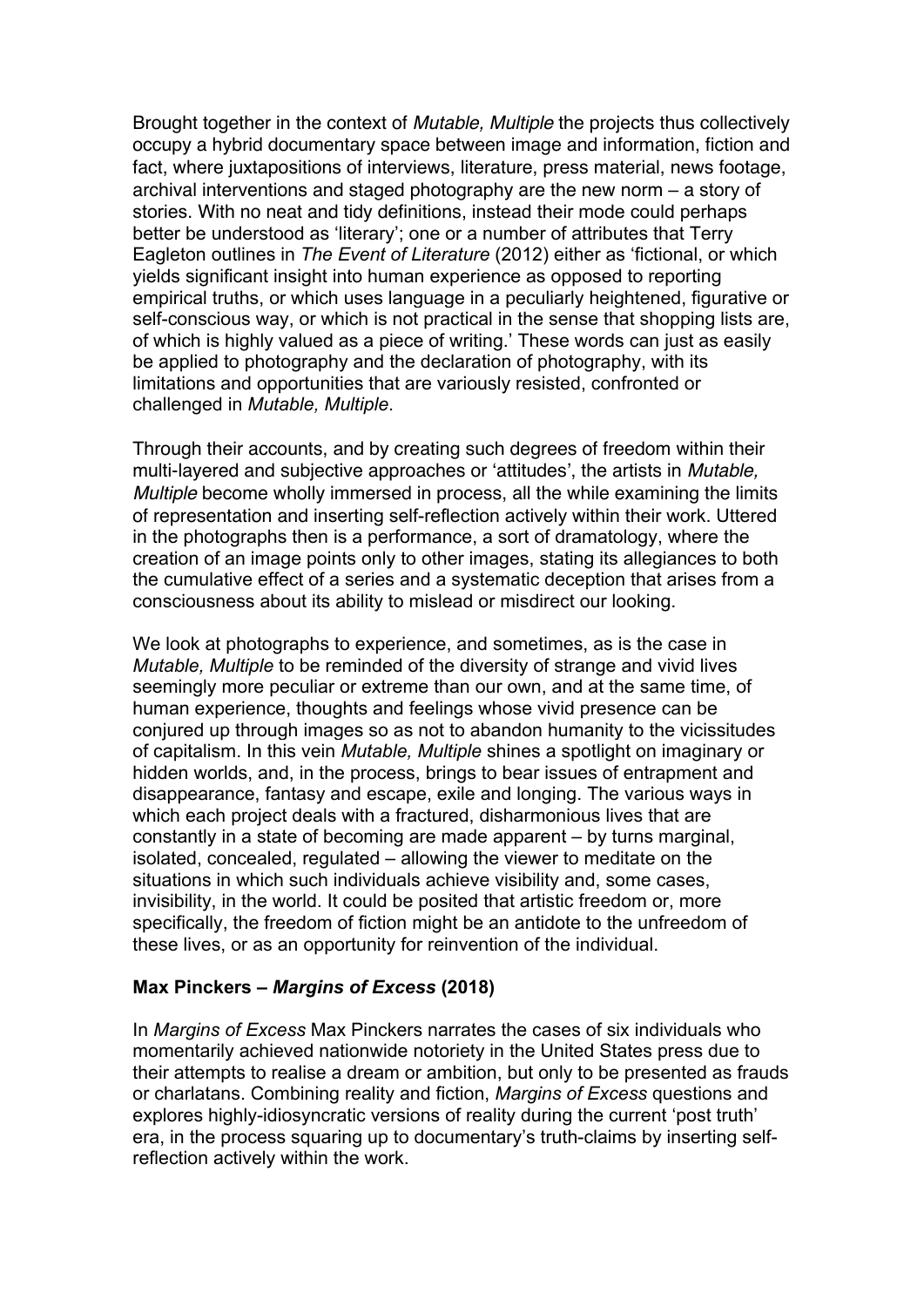### **Edgar Martins –** *What Photography has in Common with an Empty Vase* **(2018-19)**

*What Photography has in Common with an Empty Vase is developed in* collaboration with Grain Projects and HM Prison Birmingham (the largest category prison in the West Midlands), its inmates, their families and other local organisations. It reflects on the uncertainty of dealing with the absence of a loved one, brought on by enforced separation, while addressing ontological questions of the status of the photograph when questions of visibility, ethics, aesthetics and documentation intersect.

# **Stefanie Moshammer –** *I Can Be Her* **(2014-18)**

Receiving an unsolicited letter from a stranger serves as the starting point for Stefanie Moshammer's exploration of love and delusion in *I Can Be Her*. The letter provokes an onslaught of fantasy and paranoia as the artist seeks out evidence and traces of the man by way or reproducing images inspired by her suitor's words in an attempt to conjure up his presence through subjectivity, illusion and speculation – blurred frames of realism.

# **Amani Willett –** *The Disappearance of Joseph Plummer* **(2017)**

*The Disappearance of Joseph Plummer* explores the human desire to escape and find peaceful solitude, away from the pressures and constraints of modern existence. Inspired by the tale of a mysterious hermit, who lived in the woods of New Hampshire in the late 1700s, Amani Willett somnambulates this distant past to discover the legend still lurking in the wilderness. Moving beyond the document and record, *The Disappearance of Joseph Plummer* is an atmospheric and impressionistic echo of this story examining notions of history, family, folklore and geography that operates at the limits of representation.

# **Virginie Rebetez –** *Out of the Blue* **(2016)**

*Out of the Blue* focuses on the unsolved disappearance of Suzanne Gloria Lyall who went missing on March 2<sup>nd</sup> 1998, aged 19. Combining material from different sources, including family archives, age-processed composites, police reports and psychics' drawings, as well as photographs by Virginie Rebetez of the teenager's belongings and clothing *Out of the Blue* is a multi-layered narrative collage that opens up an immersive space for new links and enquiry into a subject that now eludes visualisation – an image ultimately beyond the frame.

### **Anne Golaz –** *Corbeau Vol 2: Finir comme prévu (to end as expected)* **(2018)**

*Corbeau Vol 2: Finir comme prévu (to end as expected)* is an epilogue to the main body of work published in 2017, a complex construction made of diverse visual materials and texts resulting from the collaboration with author and screenwriter Antoine Jaccoud. Comprising a video piece and an experimental, unbound book, the work documents the drama and demise of the farm where